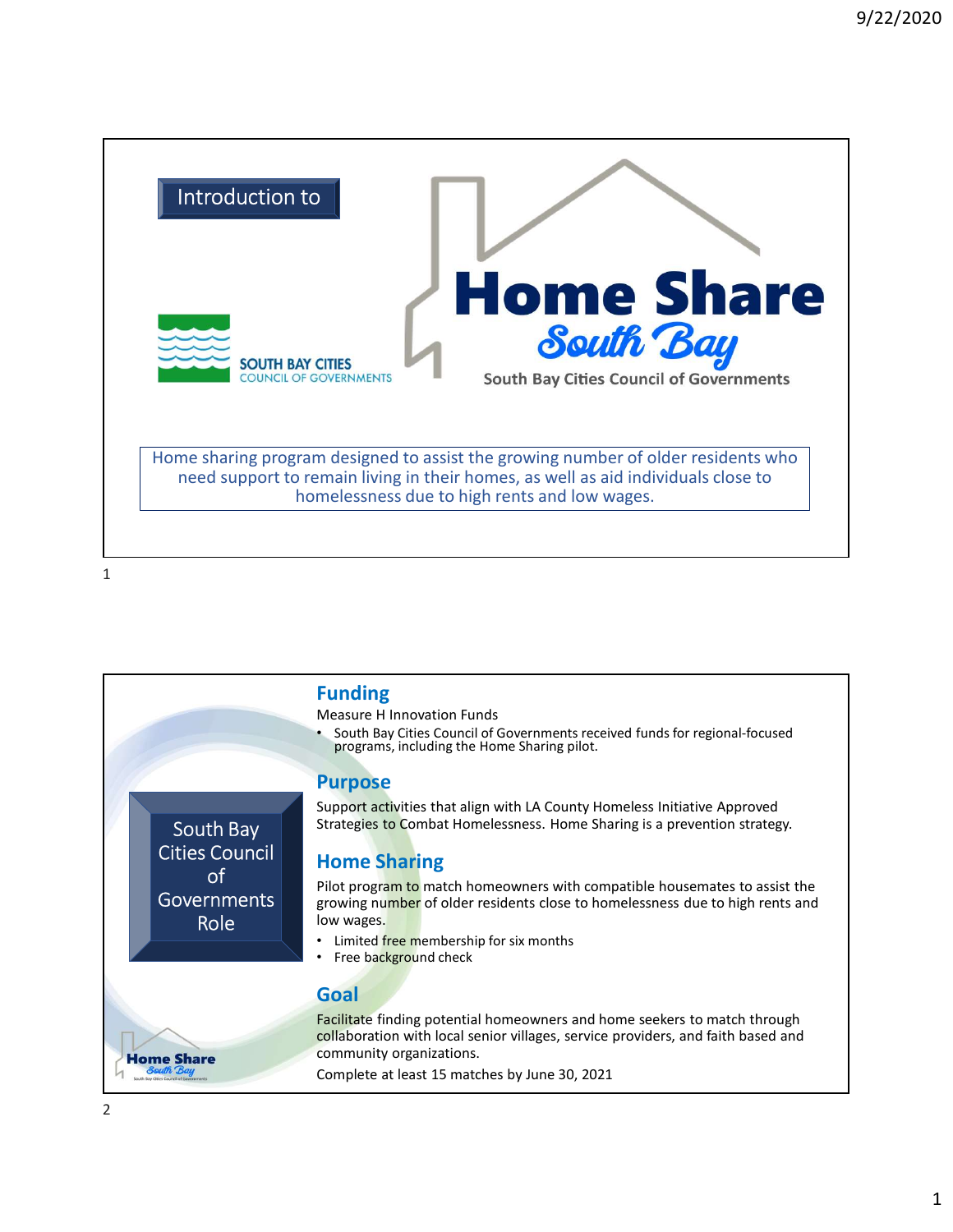

3

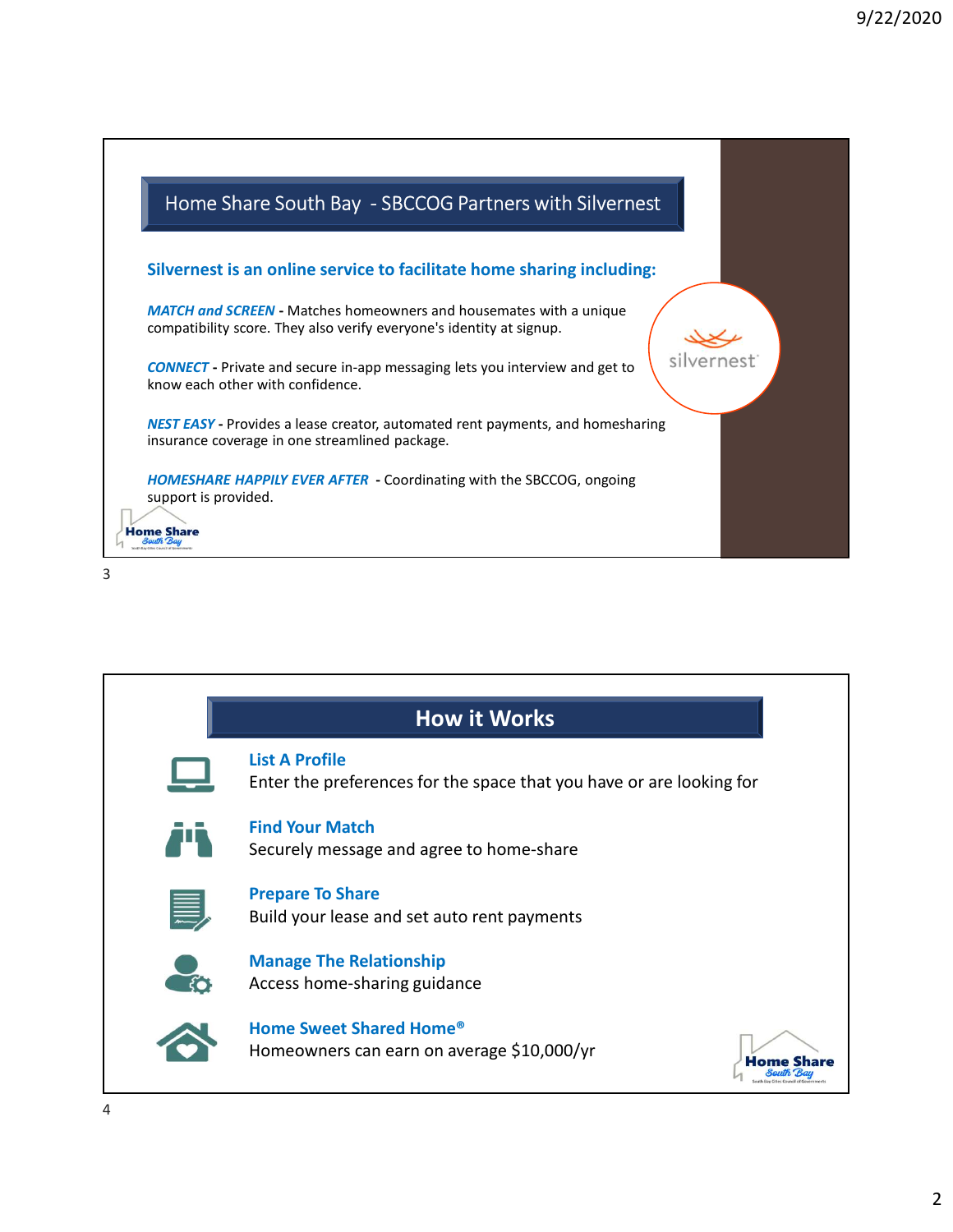

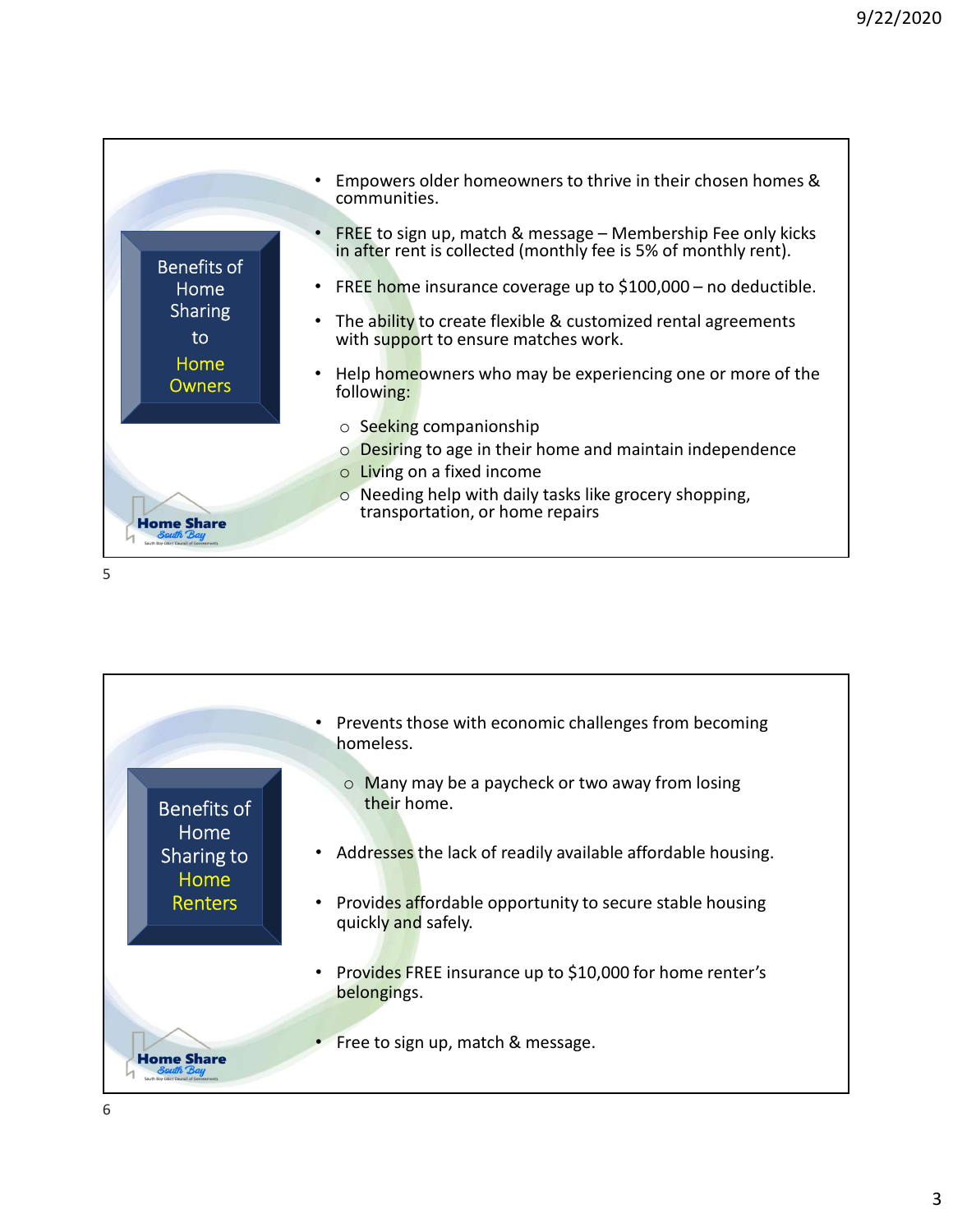